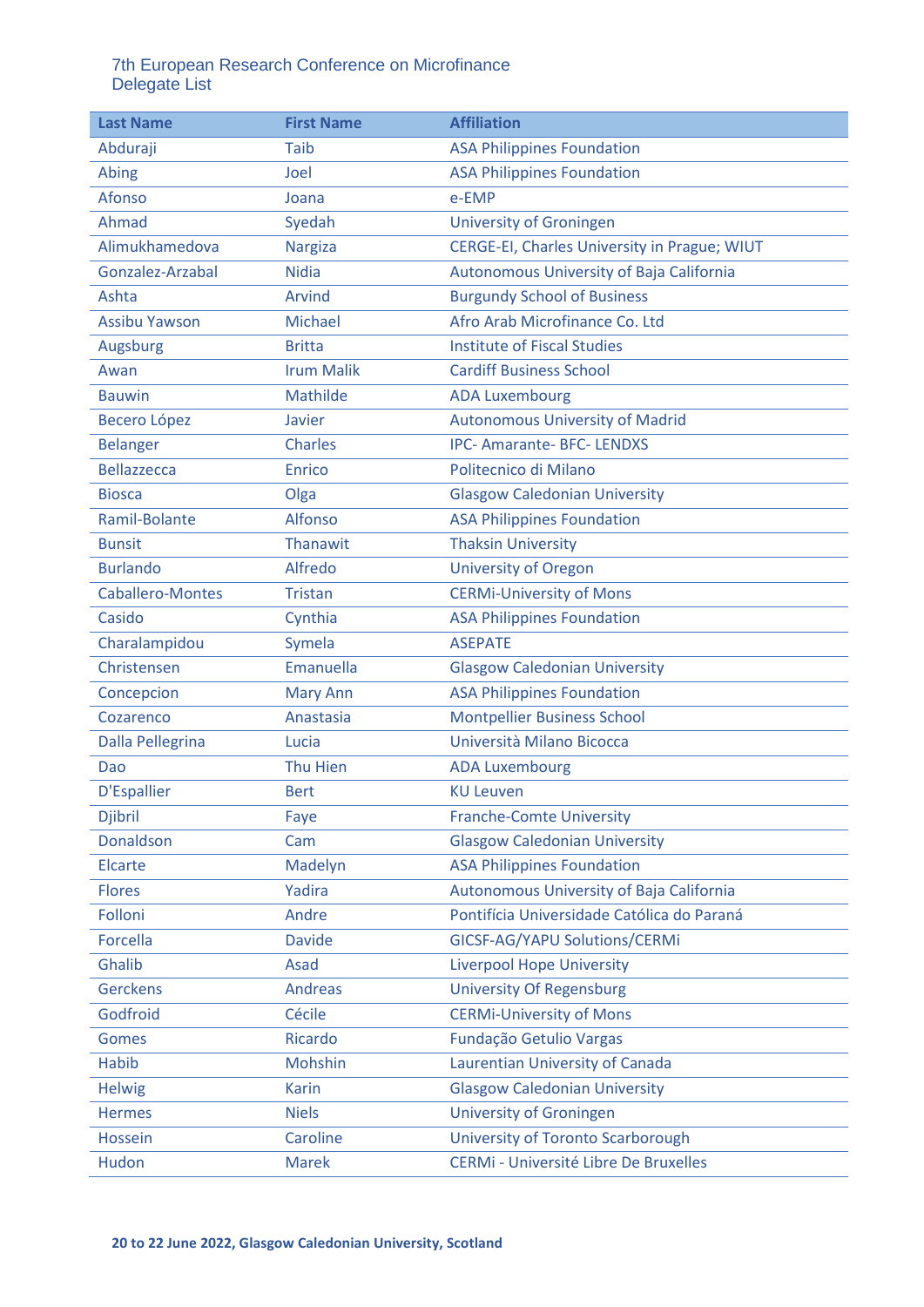## 7th European Research Conference on Microfinance Delegate List

| <b>Huybrechs</b>       | Frédéric                   | <b>University of Antwerp</b>                            |
|------------------------|----------------------------|---------------------------------------------------------|
| Ibrahim                | Fatma                      | <b>Glasgow Caledonian University</b>                    |
| <b>Isaga Mwalukasa</b> | <b>Nsubili</b>             | <b>Mzumbe University</b>                                |
| Jarletti Gonçalves de  | Andressa                   | Pontifícia Universidade Católica do Paraná              |
| Oliveira               |                            |                                                         |
| Joshi                  | Abhay                      | Daito Bunka University                                  |
| Khachatryan            | <b>Knar</b>                | <b>American University of Armenia</b>                   |
| <b>Krauss</b>          | Annette                    | University of Zurich                                    |
| Labie                  | <b>Marc</b>                | <b>CERMi - University of Mons</b>                       |
| Lacalle-Calderon       | <b>Maricruz</b>            | Universidad Autónoma de Madrid                          |
| Larquemin              | <b>Aurelie</b>             | <b>University of Bath</b>                               |
| Ledru                  | Fracois-Xavier             | Université de Namur                                     |
| Lensink                | Robert                     | <b>University of Groningen</b>                          |
| Librado-Gonzalez       | <b>Moises</b>              | Autonomous University of Baja California                |
| Lindsay-Walters        | <b>Alasdair</b>            | <b>MFR</b>                                              |
| Lisboa                 | Erika                      | <b>Fundação Getulio Vargas</b>                          |
| Magli                  | Elena                      | <b>Glasgow Caledonian University</b>                    |
| Hannam                 | <b>Mark</b>                | <b>Glasgow Caledonian University</b>                    |
| Martínez Chiluisa      | Nicolás Sebastián          | Universidad Autónoma de Madrid                          |
| <b>Mason</b>           | Geri                       | <b>Seattle Pacific University</b>                       |
| Mboho                  | Chris                      | <b>Brooks Microfinance Bank</b>                         |
| <b>McHugh</b>          | <b>Neil</b>                | <b>Glasgow Caledonian University</b>                    |
| Mendelson              | Sam                        | e-EMP                                                   |
| <b>Miller</b>          | Howard                     | <b>Center For Financial Inclusion</b>                   |
| Modibbo                | <b>Usman</b>               | <b>Glasgow Caledonian University</b>                    |
| <b>Mueller</b>         | Annika                     | <b>University of Groningen</b>                          |
| Murhula Cubaka         | <b>Patrick</b>             | <b>CERMi-University of Mons</b>                         |
| <b>Nawaz</b>           | Ahmad                      | <b>Lahore School of Economics</b>                       |
| <b>Nguessan</b>        | <b>Affoue Marie Noelle</b> | <b>MDE Business School</b>                              |
| Nishimura              | Megumi                     | <b>Toyo University</b>                                  |
| <b>Nyarko</b>          | <b>Samuel Anokye</b>       | <b>Montpellier Business School</b>                      |
| Nzayisenga             | <b>Marie Louise</b>        | <b>CERMi-University of Mons</b>                         |
| Okey-Adibe             | Thelma                     | <b>Glasgow Caledonian University</b>                    |
| <b>Pacifico</b>        | <b>Maria Regina</b>        | <b>ASA Philippines Foundation</b>                       |
| Parissetti             | Pete                       | <b>Opportunity International Australia</b>              |
| Pausch                 | Christoph                  | e-EMP                                                   |
| Petre                  | Anaëlle                    | <b>University of Agder</b>                              |
| <b>Rozas</b>           | <b>Daniel</b>              | e-EMP                                                   |
| <b>Salinas</b>         | <b>Karina</b>              | Autonomous University of Baja California                |
| <b>Seibel</b>          | Greta                      | <b>London School of Economics and Political Science</b> |
| Selim                  | Samir                      | Universidad Autonoma de Madrid                          |
| <b>Small</b>           | <b>Mario</b>               | <b>Columbia University</b>                              |
| Strøm                  | Øystein                    | <b>Oslo Metropolitan University</b>                     |
|                        |                            |                                                         |